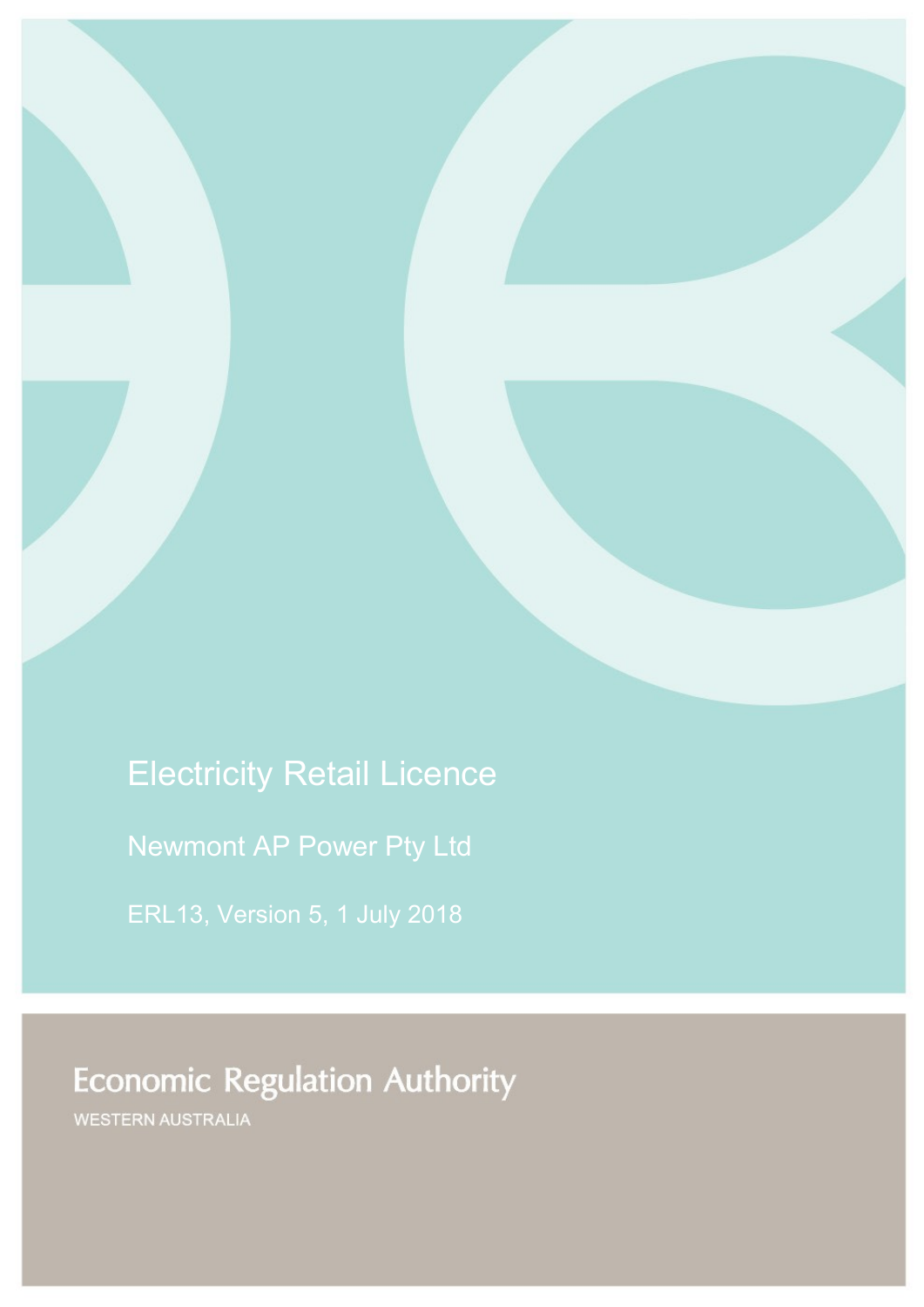### *ELECTRICITY INDUSTRY ACT 2004 (WA)*

| Licensee Name:            | Newmont AP Power Pty Ltd                                |
|---------------------------|---------------------------------------------------------|
|                           | ACN 133 305 307                                         |
| Licence Area:             | The area set out in the plan referred to in clause 2.5. |
| Licence Number:           | ERL <sub>13</sub>                                       |
| <b>Commencement Date:</b> | 2 June 2009                                             |
| Version Number:           | 5                                                       |
| <b>Version Date:</b>      | 1 July 2018                                             |
| <b>Expiry Date:</b>       | 1 June 2024                                             |

Signed by a delegate; member; or the Chair of the Economic Regulation Authority

1 July 2018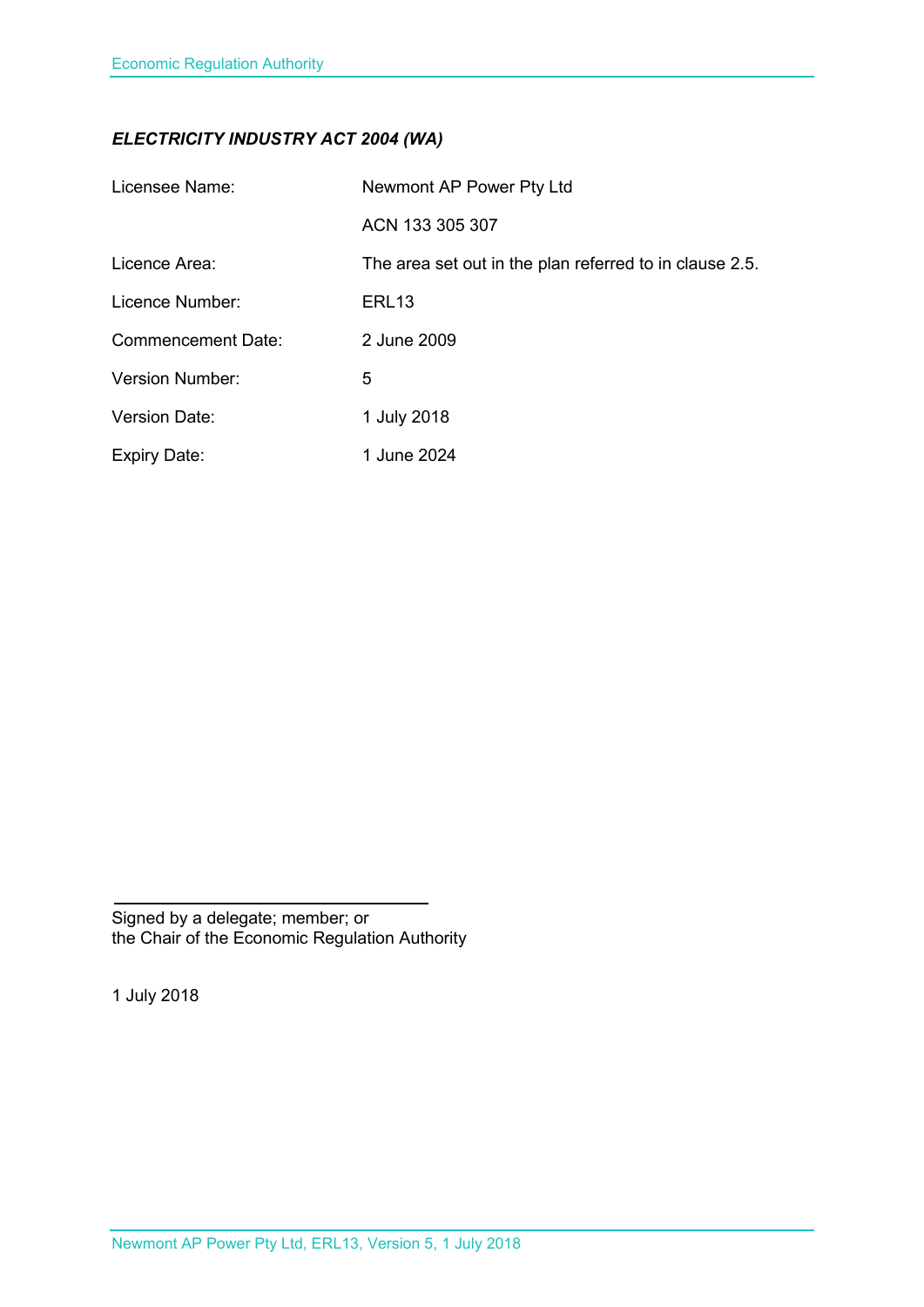### **Index**

| 1. |     | <b>DEFINITIONS AND INTERPRETATION</b>                 |                         |
|----|-----|-------------------------------------------------------|-------------------------|
|    | 1.1 | <b>Definitions</b>                                    | 4                       |
|    | 1.2 | Interpretation                                        | 6                       |
| 2. |     | <b>LICENCE AUTHORISATION</b>                          | 6                       |
|    | 2.1 | Activities authorised under this licence              | 6                       |
|    | 2.2 | <b>Commencement date</b>                              | 6                       |
|    | 2.3 | <b>Expiry date</b>                                    | $\overline{7}$          |
|    | 2.4 | <b>Term</b>                                           | $\overline{7}$          |
|    | 2.5 | Licence area                                          | $\overline{7}$          |
| 3. |     | <b>LICENCE ADMINISTRATION</b>                         | $\overline{\mathbf{7}}$ |
|    | 3.1 | Amendment of licence by the licensee                  | $\overline{7}$          |
|    | 3.2 | Amendment of licence by the ERA                       | $\overline{7}$          |
|    |     | 3.3 Transfer of licence                               | 8                       |
|    | 3.4 | <b>Renewal of licence</b>                             | 8                       |
|    |     | 3.5 Cancellation of licence                           | 8                       |
|    | 3.6 | <b>Surrender of licence</b>                           | 8                       |
|    | 3.7 | <b>Notices</b>                                        | 8                       |
|    | 3.8 | <b>Publishing information</b>                         | 9                       |
|    | 3.9 | <b>Review of the ERA's decisions</b>                  | 9                       |
| 4. |     | <b>GENERAL LICENCE OBLIGATIONS</b>                    | 9                       |
|    | 4.1 | <b>Compliance with applicable legislation</b>         | 9                       |
|    | 4.2 | <b>Fees</b>                                           | 10                      |
|    | 4.3 | <b>Accounting records</b>                             | 10 <sup>1</sup>         |
|    | 4.4 | Reporting a change in circumstances                   | 10                      |
|    | 4.5 | <b>Provision of information</b>                       | 10                      |
| 5. |     | AUDITS AND PERFORMANCE REPORTING OBLIGATIONS          | 10                      |
|    | 5.1 | <b>Asset management system</b>                        | 10                      |
|    | 5.2 | Individual performance standards                      | 11                      |
|    | 5.3 | <b>Performance audit</b>                              | 11                      |
| 6. |     | <b>CUSTOMERS</b>                                      | 11                      |
|    | 6.1 | <b>Approved Scheme</b>                                | 11                      |
|    | 6.2 | <b>Determination of Default Supplier</b>              | 11                      |
|    | 6.3 | <b>Marketers</b>                                      | 11                      |
|    | 6.4 | <b>Customer Contracts</b>                             | 12 <sup>°</sup>         |
|    | 6.5 | <b>Amending the Standard Form Contract</b>            | 12 <sub>2</sub>         |
|    | 6.6 | Directions by the ERA to amend Standard Form Contract | 12 <sub>2</sub>         |
|    | 6.7 | <b>Supplier of Last Resort</b>                        | 12 <sub>2</sub>         |
|    | 6.8 | <b>Notification of Default Supply</b>                 | 12 <sup>2</sup>         |
|    | 6.9 | <b>Priority Restoration Register</b>                  | 12                      |
|    |     | <b>Schedule 1 - Additional Licence Clauses</b>        | 13                      |
|    |     | <b>Schedule 2 - Licence Area Plans</b>                | 14                      |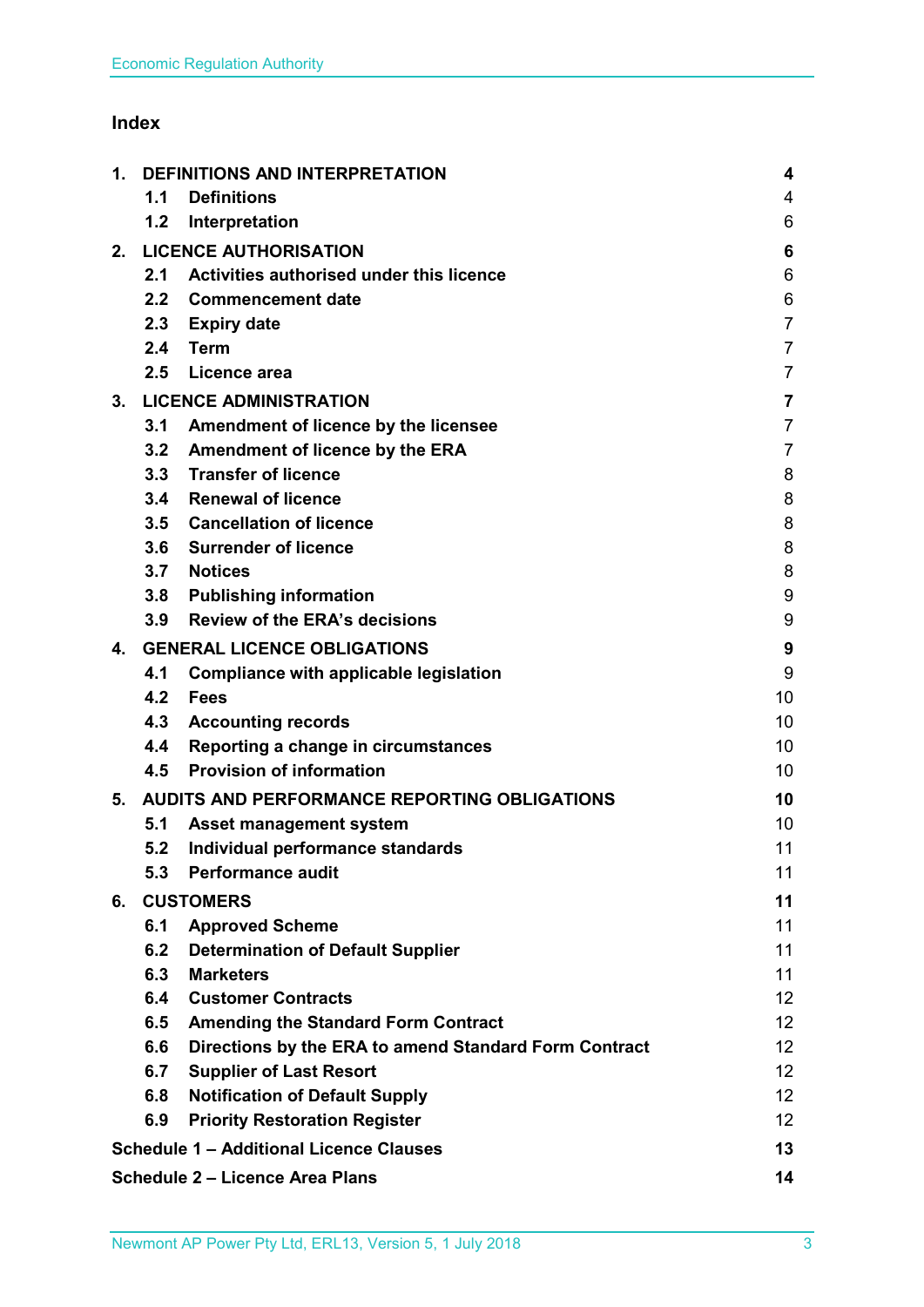#### <span id="page-3-0"></span>**1. DEFINITIONS AND INTERPRETATION**

#### <span id="page-3-1"></span>**1.1 Definitions**

1.1.1 In this *licence*, the following definitions apply unless the context otherwise requires:

*Act* means the *Electricity Industry Act 2004* (WA).

#### *applicable legislation* means:

- (a) the *Act*; and
- (b) the *Regulations* and the *Codes*.

*approved scheme* means a scheme approved under section 92 of the *Act.* 

*business day* means a day which is not a Saturday, Sunday or a Public Holiday in Western Australia.

*Code* means:

- (a) the *Code of Conduct for the Supply of Electricity to Small Use Customers 2018*;
- (b) the *Electricity Industry (Customer Transfer) Code 2016*;
- (c) the *Electricity Industry (Metering) Code 2012*;
- (d) Not Used

*commencement date* means the date the *licence* was first granted by the *ERA* being the date specified in clause 2.2.

*connection point* has the meaning given to that term in regulation 35 of the *[Electricity](http://www.slp.wa.gov.au/legislation/statutes.nsf/main_mrtitle_1345_homepage.html)  [Industry \(Customer Contracts\) Regulations 2005](http://www.slp.wa.gov.au/legislation/statutes.nsf/main_mrtitle_1345_homepage.html)*.

*customer* has the meaning given to that term in section 3 of the *Act*.

*default supplier* has the meaning given to that term in regulation 35 of the *Electricity [Industry \(Customer Contracts\) Regulations 2005.](http://www.slp.wa.gov.au/legislation/statutes.nsf/main_mrtitle_1345_homepage.html)*

*electricity* has the meaning given to that term in section 3 of the *Act*.

*electricity marketing agent* has the meaning given to that term in section 78 of the *Act*.

#### *electronic means* means:

- (a) the internet;
- (b) email, being:
	- (i) in relation to the *ERA*, the *ERA's* email address as notified to the *licensee*; and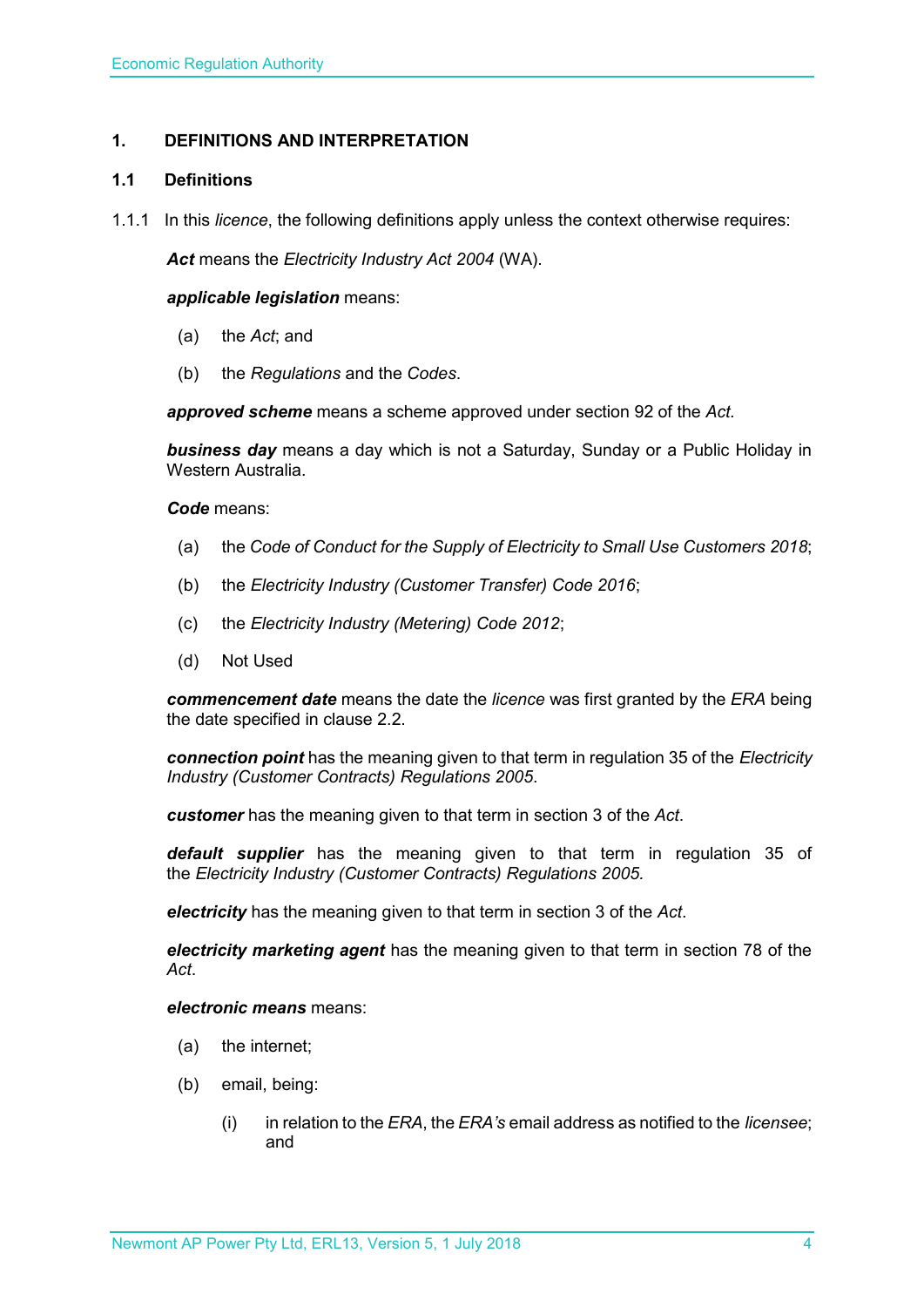- (ii) in relation to the *licensee*, the email address specified in the *licence* application or other such email address as notified in writing to the *ERA;* or
- (iii) any other similar means,

but does not include facsimile or telephone.

*ERA* means the Economic Regulation Authority.

*expiry date* means the date specified in clause 2.3*.*

*individual performance standards* mean any standards prescribed by the *ERA* for an individual *licensee* pursuant to clause 5.2 of the *licence*.

#### *licence* means:

- (a) this document (excluding the title page and the second page of this document);
- (b) any Schedules to this document; and
- (c) any individual *performance standards* approved by the *ERA* pursuant to clause 5.2.

*licence area* is the area stated in clause 2.5 of this *licence*.

*licensee* means Newmont AP Power Pty Ltd, ACN 133 305 307.

*non-standard contract* has the meaning given to that term in section 47 of the *Act.* 

*notice* means a written notice, agreement, consent, direction, representation, advice, statement or other communication required or given pursuant to, or in connection with, this *licence*.

*performance audit* means an audit of the effectiveness of measures taken by the *licensee* to meet the *performance criteria* in this *licence*.

#### *performance criteria* means:

- (a) the terms and conditions of the *licence*; and
- (b) any other relevant matter in connection with the *applicable legislation* that the *ERA* determines should form part of the *performance audit*.

*publish* in relation to a report or information means either:

- (a) posting the report or information on the *licensee's* website; or
- (b) sending the report or information to the *ERA* to be published on the *ERA's* website.

#### *Regulations* means:

- (a) *Economic Regulation Authority (Licensing Funding) Regulations 2014*;
- (b) *Electricity Industry (Code of Conduct) Regulations 2005*;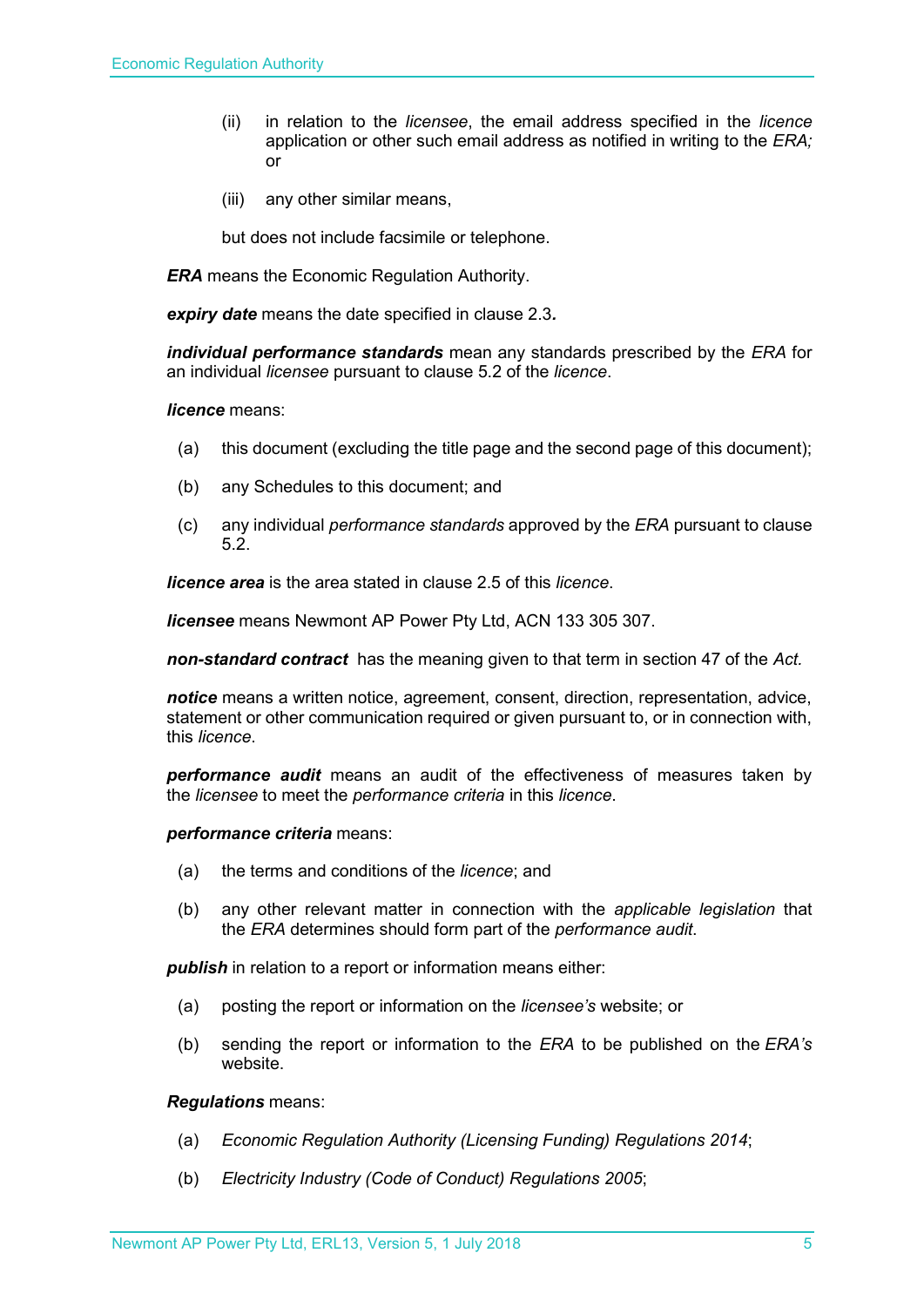- (c) *Electricity Industry (Customer Contracts) Regulations 2005*;
- (d) *Electricity Industry (Licence Conditions) Regulations 2005*;
- (e) Not Used
- (f) *Electricity Industry (Ombudsman Scheme) Regulations 2005.*

*related body corporate* has the meaning given to that term in section 50 of the *Corporations Act 2001 (Cwth)*.

*reviewable decision* means a decision by the *ERA* pursuant to:

- (a) clause 3.8.3;
- (b) Not Used
- (c) Not Used
- (d) clause 5.2.2;
- (e) clause 5.3.2; or
- (f) clause 5.3.4,

of this *licence*.

*small use customer* has the same meaning as the meaning given to "customer" in section 47 of the *Act*.

*standard form contract* has the meaning given to that term in section 47 of the *Act*.

*supplier of last resort* has the meaning given to that term in section 69(1) of the *Act*.

*supply* has the meaning given to that term in section 3 of the *Act*.

*version date* means the date on which the *licence* was last amended pursuant to clause 3.1 or clause 3.2.

#### <span id="page-5-0"></span>**1.2 Interpretation**

1.2.1 A reference in this *licence* to any *applicable legislation* includes, unless the context otherwise requires, any statutory modification, amendment, replacement or re-enactment of that *applicable legislation.*

#### <span id="page-5-1"></span>**2. LICENCE AUTHORISATION**

#### <span id="page-5-2"></span>**2.1 Activities authorised under this licence**

2.1.1 The *licensee* is granted a *licence* for the *licence area* to sell *electricity* to *customers,*  excluding *small use customers,* in accordance with the terms and conditions of this *licence.*

#### <span id="page-5-3"></span>**2.2 Commencement date**

2.2.1 2 June 2009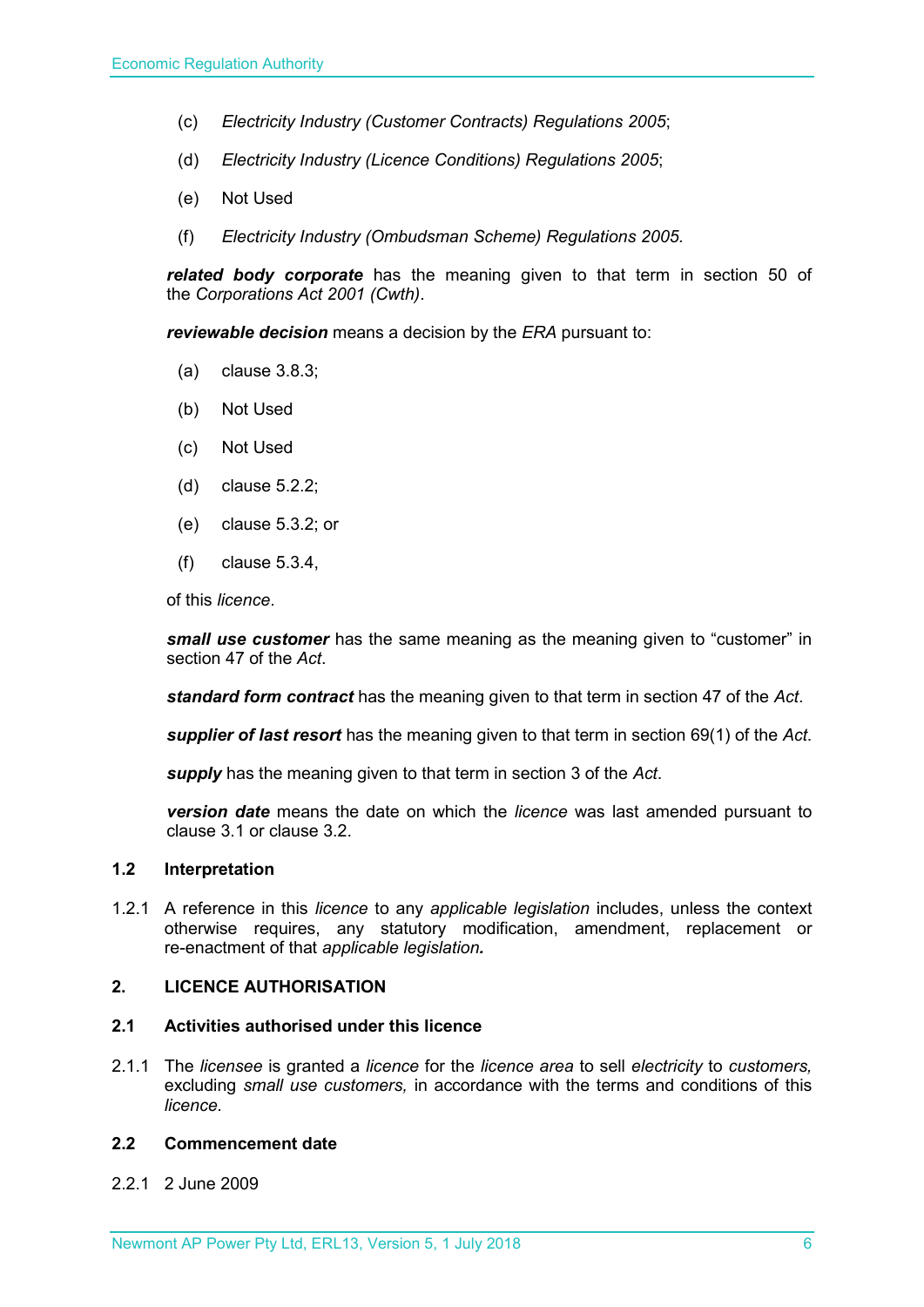#### <span id="page-6-0"></span>**2.3 Expiry date**

2.3.1 1 June 2024

#### <span id="page-6-1"></span>**2.4 Term [Section 15 of the Act]**

- 2.4.1 This *licence* commences on the *commencement date* and continues until the earlier of:
	- (a) the cancellation of the *licence* pursuant to clause 3.5 of this *licence*;
	- (b) the surrender of the *licence* pursuant to clause 3.6 of this *licence*; or
	- (c) the *expiry date*.

#### <span id="page-6-2"></span>**2.5 Licence area**

2.5.1 The *licence area* is set out in plan(s):

ERA-EL-117(A)

2.5.2 The *licence area* plan(s) is provided in Schedule 2.

#### <span id="page-6-3"></span>**3. LICENCE ADMINISTRATION**

#### <span id="page-6-4"></span>**3.1 Amendment of licence by the licensee [Section 21 of the Act]**

3.1.1 The *licensee* may apply to the *ERA* to amend the *licence* in accordance with the *Act.*

#### <span id="page-6-5"></span>**3.2 Amendment of licence by the ERA [Section 22 of the Act]**

- 3.2.1 Subject to any *applicable legislation*, the *ERA* may amend the *licence* at any time in accordance with this clause.
- 3.2.2 Before amending the *licence* under clause 3.2.1, the *ERA* must:
	- (a) provide the *licensee* with written *notice* of the proposed amendments under consideration by the *ERA*;
	- (b) allow 15 *business days* for the *licensee* to make submissions on the proposed amendments; and
	- (c) take into consideration those submissions.
- 3.2.3 This clause also applies to the substitution of the existing *licence*.
- 3.2.4 For avoidance of doubt, the *licensee* will not have to pay a fee for amendments under clause 3.2.1.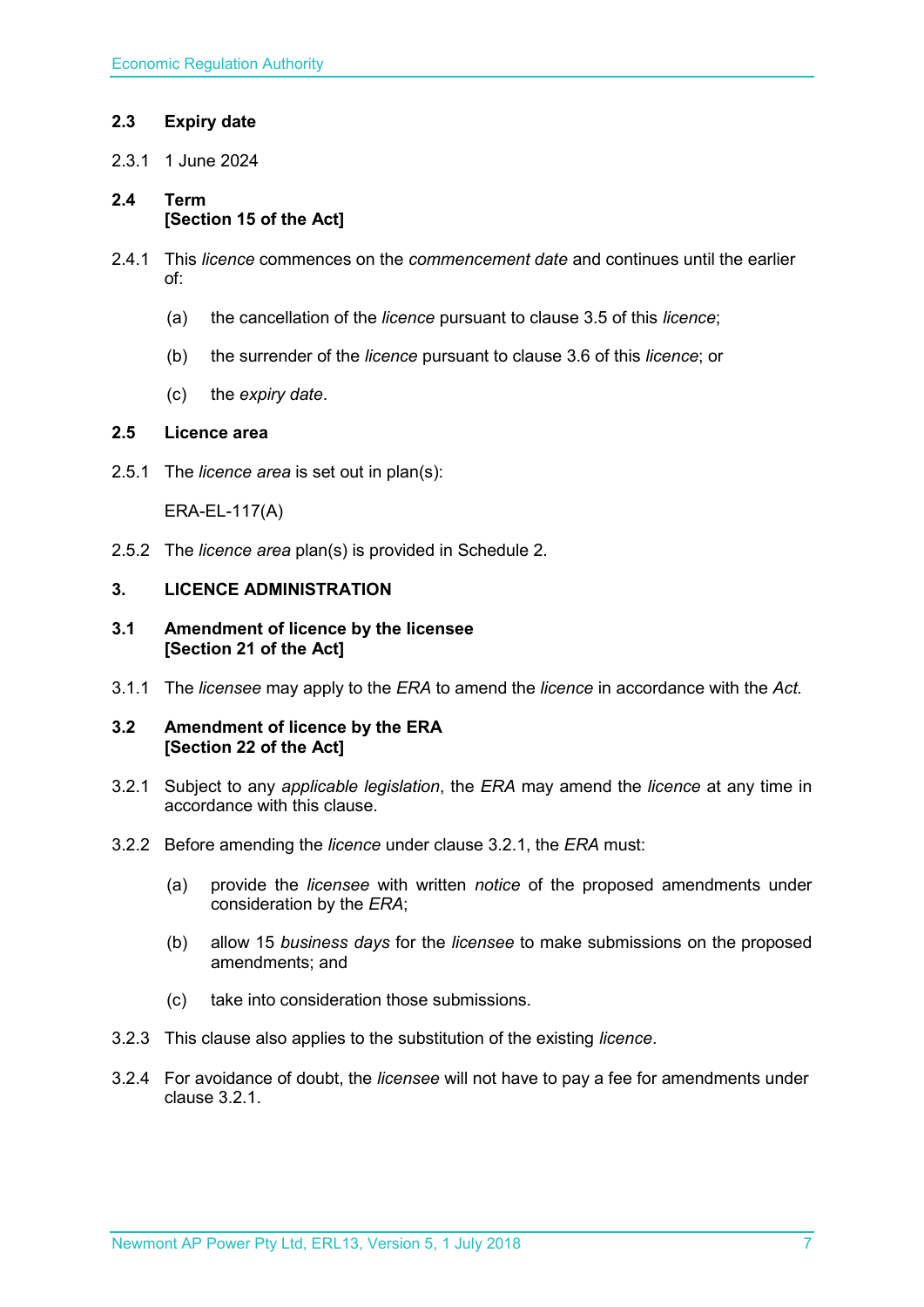#### <span id="page-7-0"></span>**3.3 Transfer of licence [Section 18 of the Act]**

3.3.1 This *licence* may be transferred only in accordance with the *Act.*

#### <span id="page-7-1"></span>**3.4 Renewal of licence [Section 16 of the Act]**

3.4.1 This *licence* may be renewed only in accordance with the *Act*.

#### <span id="page-7-2"></span>**3.5 Cancellation of licence [Section 35 of the Act]**

3.5.1 This *licence* may be cancelled only in accordance with the *Act*.

#### <span id="page-7-3"></span>**3.6 Surrender of licence [Schedule 1 of the Act]**

- 3.6.1 The *licensee* may only surrender the *licence* pursuant to this clause 3.6.
- 3.6.2 If the *licensee* intends to surrender the *licence* the *licensee* must, by *notice* in writing to the *ERA*:
	- (a) set out the date that the *licensee* wishes the surrender of the *licence* to be effective; and
	- (b) set out the reasons why the *licensee* wishes to surrender the *licence*, including the reasons why it would not be contrary to the public interest for the surrender of the *licence* to be effective on the date set out in the *notice*.
- 3.6.3 Upon receipt of the *notice* from the *licensee* pursuant to clause 3.6.2, the *ERA* will publish the *notice*.
- 3.6.4 Notwithstanding clause 3.6.2, the surrender of the *licence* will only take effect on the later of the day that:
	- (a) the *ERA* publishes a *notice* of the surrender in the Western Australian Government Gazette, such date to be at the discretion of the *ERA*; and
	- (b) the *licensee* hands back the *licence* to the *ERA*.
- 3.6.5 The *licensee* will not be entitled to a refund of any fees by the *ERA*.

#### <span id="page-7-4"></span>**3.7 Notices**

- 3.7.1 Unless otherwise specified, all *notices* must be in writing.
- 3.7.2 A *notice* will be regarded as having been sent and received:
	- (a) when delivered in person to the addressee; or
	- (b) three *business days* after the date of posting if the *notice* is posted in Western Australia; or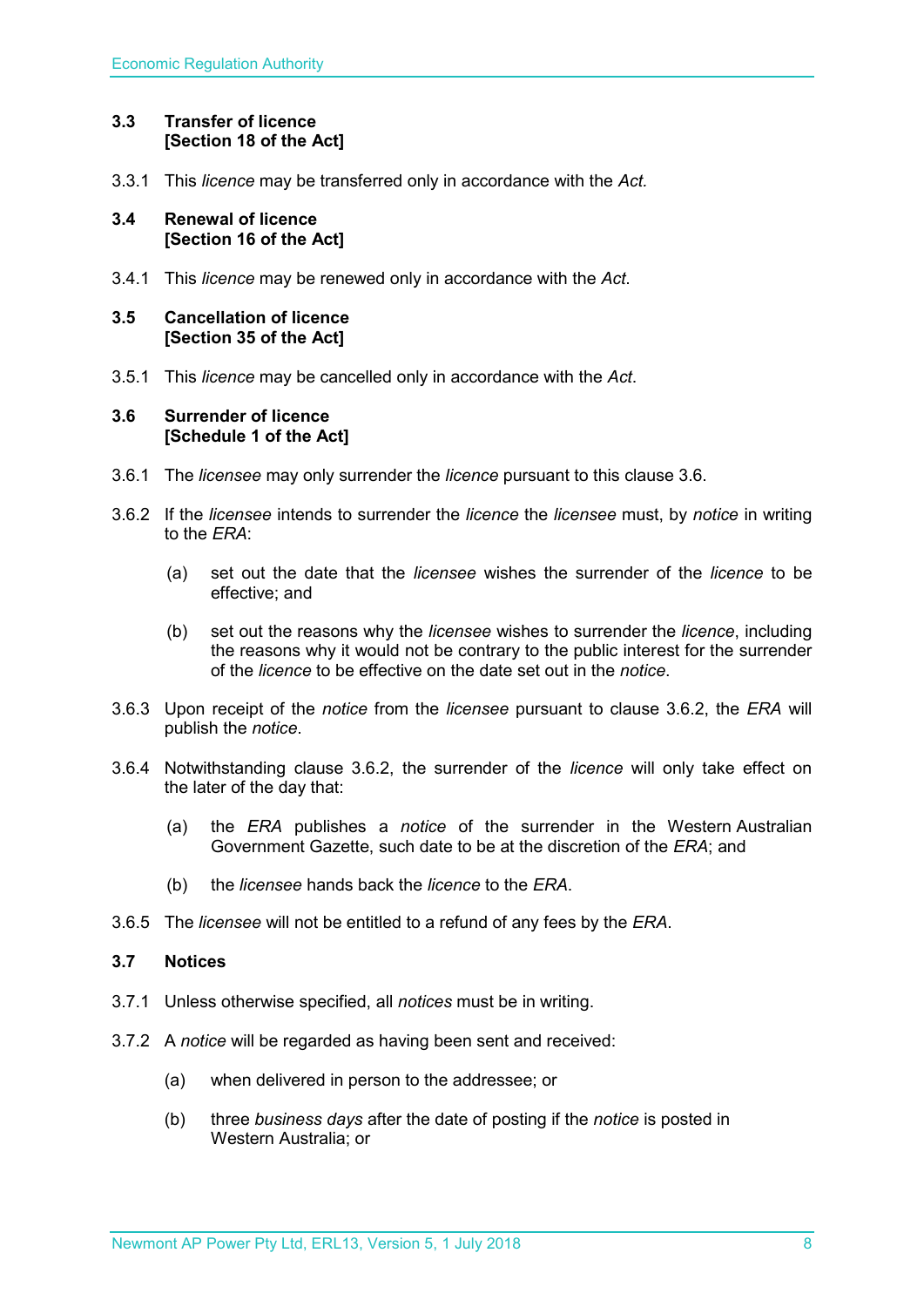- (c) five *business days* after the date of posting if the *notice* is posted outside Western Australia; or
- (d) if sent by facsimile when, according to the sender's transmission report, the *notice* has been successfully received by the addressee; or
- (e) if sent by *electronic means* when, according to the sender's electronic record, the *notice* has been successfully sent to the addressee.

#### <span id="page-8-0"></span>**3.8 Publishing information**

- 3.8.1 The *ERA* may direct the *licensee* to *publish*, within a specified timeframe, any information it considers relevant in connection with the *licensee* or the performance by the *licensee* of its obligations under this *licence*.
- 3.8.2 Subject to clause 3.8.3, the *licensee* must *publish* the information referred to in clause 3.8.1.
- 3.8.3 If the *licensee* considers that the information is confidential it must:
	- (a) immediately notify the *ERA*; and
	- (b) seek a review of the *ERA's* decision in accordance with clause 3.9.
- 3.8.4 Once it has reviewed the decision, the *ERA* will direct the *licensee* in accordance with the review to:
	- (a) *publish* the information;
	- (b) *publish* the information with the confidential information removed or modified; or
	- (c) not *publish* the information.

#### <span id="page-8-1"></span>**3.9 Review of the ERA's decisions**

- 3.9.1 The *licensee* may seek a review of a *reviewable decision* by the *ERA* pursuant to this *licence* in accordance with the following procedure:
	- (a) the *licensee* shall make a submission on the subject of the *reviewable decision* within 10 *business days* (or other period as approved by the *ERA*) of the decision; and
	- (b) the *ERA* will consider the submission and provide the *licensee* with a written response within 20 *business days*.
- 3.9.2 For avoidance of doubt, this clause does not apply to a decision of the *ERA* pursuant to the *Act*, nor does it restrict the *licensee's* right to have a decision of the *ERA* reviewed in accordance with the *Act*.

#### <span id="page-8-2"></span>**4. GENERAL LICENCE OBLIGATIONS**

#### <span id="page-8-3"></span>**4.1 Compliance with applicable legislation**

4.1.1 Subject to any modifications or exemptions granted pursuant to the *Act*, the *licensee* must comply with any *applicable legislation*.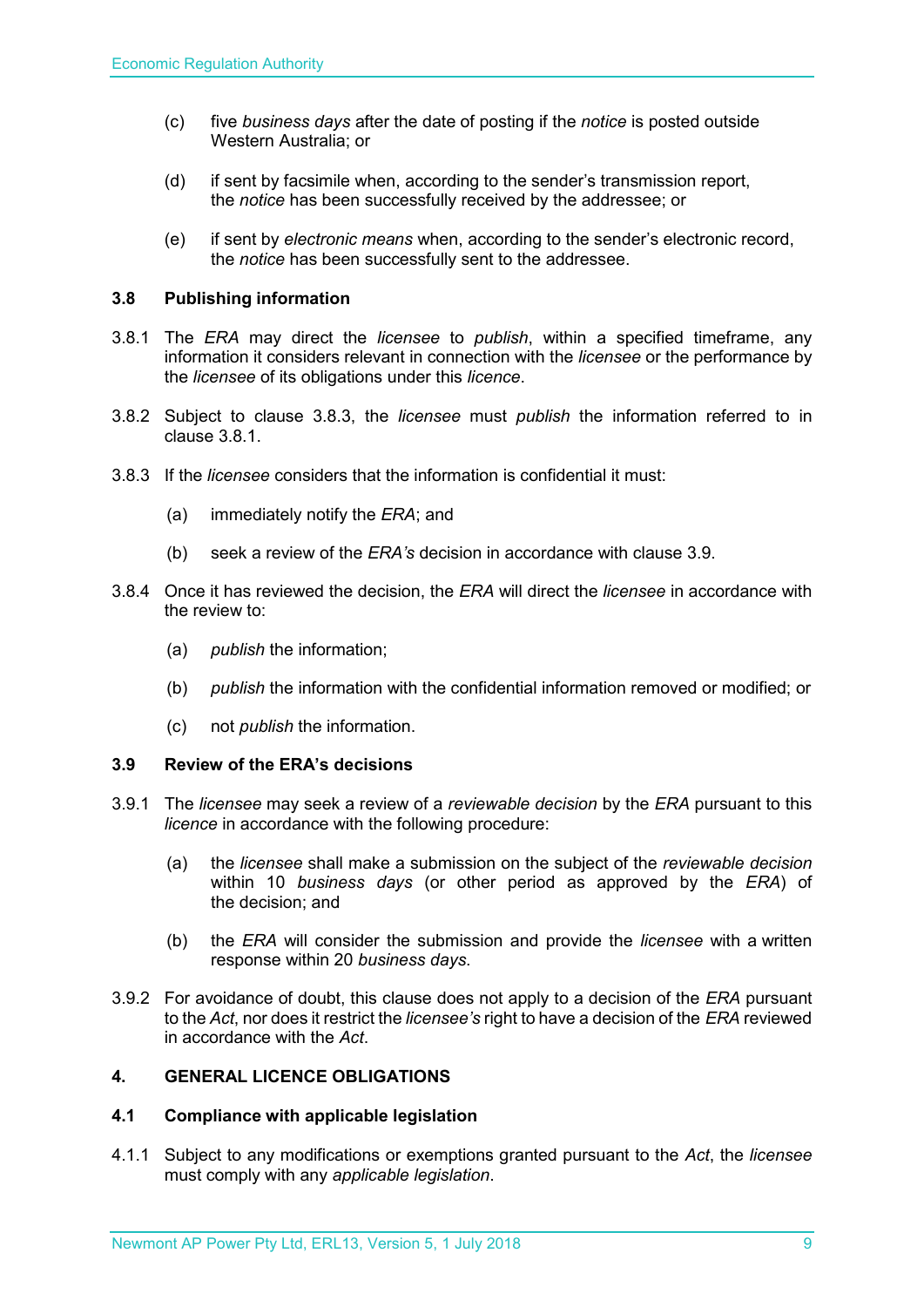#### <span id="page-9-0"></span>**4.2 Fees**

4.2.1 The *licensee* must pay the applicable fees and charges in accordance with the *Regulations*.

#### <span id="page-9-1"></span>**4.3 Accounting records [Schedule 1 of the Act]**

4.3.1 The *licensee* and any *related body corporate* must maintain accounting records that comply with standards issued by the Australian Accounting Standards Board or equivalent International Accounting Standards.

#### <span id="page-9-2"></span>**4.4 Reporting a change in circumstances**

- 4.4.1 The *licensee* must report to the *ERA*:
	- (a) if the *licensee* is under external administration as defined by the *Corporations Act 2001 (Cwth)* within 2 *business days* of such external administration occurring; or
	- (b) if the *licensee*:
		- (i) experiences a change in the *licensee's* corporate, financial or technical circumstances upon which this *licence* was granted; and
		- (ii) the change may materially affect the *licensee's* ability to perform its obligations under this *licence*,

within 10 *business days* of the change occurring; or

- (c) if the:
	- (i) *licensee's* name;
	- (ii) *licensee's* ABN; or
	- (iii) *licensee's* address,

changes, within 10 *business days* of the change occurring.

#### <span id="page-9-3"></span>**4.5 Provision of information [Schedule 1 of the Act]**

4.5.1 The *licensee* must provide to the *ERA,* in the manner and form described by the *ERA, specified* information on any matter relevant to the operation or enforcement of the *licence*, the operation of the licensing scheme provided for in Part 2 of the *Act*, or the performance of the *ERA's* functions under that Part.

#### <span id="page-9-4"></span>**5. AUDITS AND PERFORMANCE REPORTING OBLIGATIONS**

#### <span id="page-9-5"></span>**5.1 Asset management system [Section 14 of the Act]**

Not Used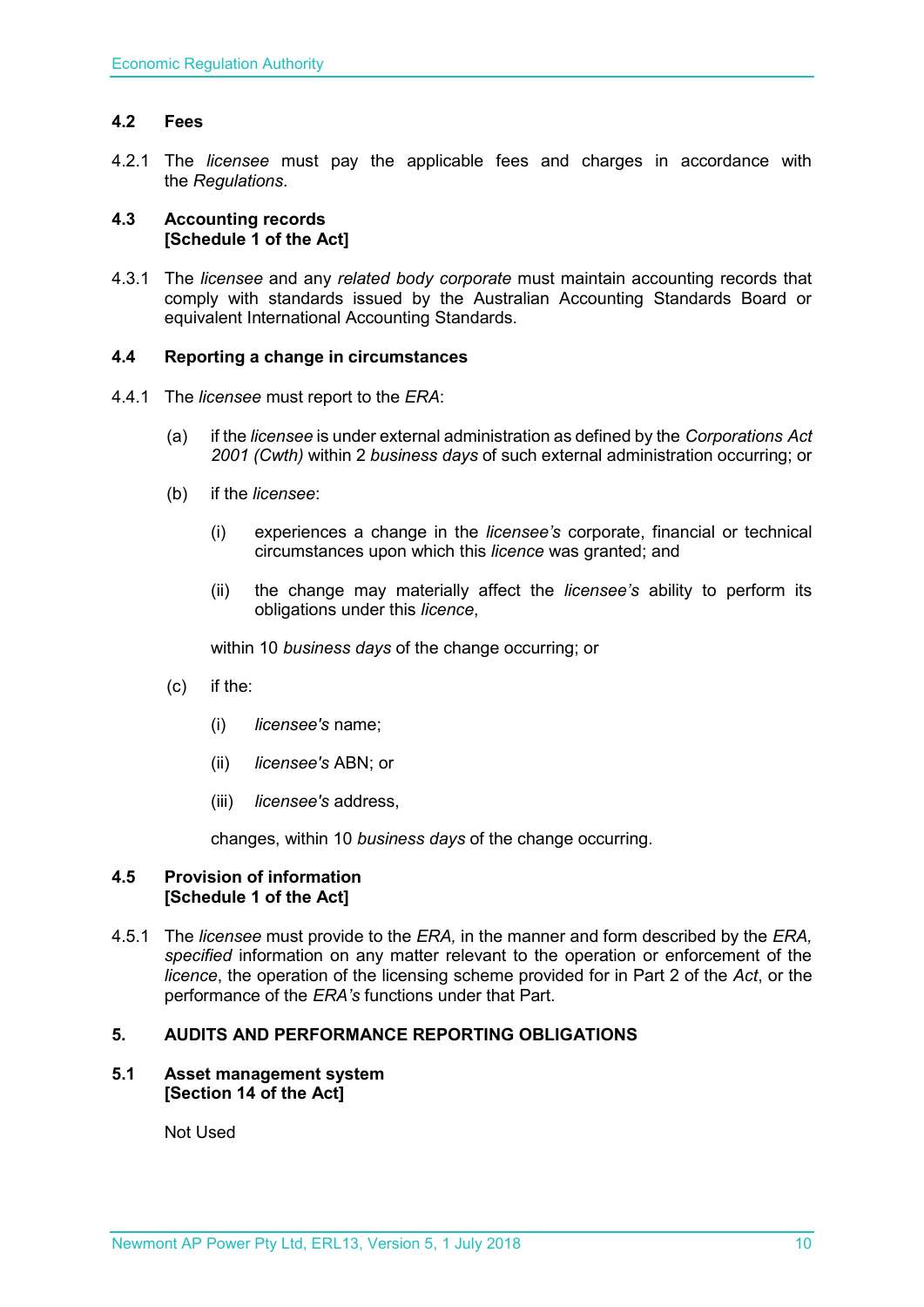#### <span id="page-10-0"></span>**5.2 Individual performance standards**

- 5.2.1 Performance standards are contained in *applicable legislation*.
- 5.2.2 The *ERA* may prescribe *individual performance standards* applying to the *licensee* in respect of the *licensee's* obligations under this *licence* or the *applicable legislation*.
- 5.2.3 Before approving any *individual performance standards* under this clause, the *ERA* will:
	- (a) provide the *licensee* with a copy of the proposed *individual performance standards*;
	- (b) allow 15 *business days* for the *licensee* to make submissions on the proposed *individual performance standards*; and
	- (c) take into consideration those submissions.
- 5.2.4 Once approved by the *ERA*, the *individual performance standards* are included as additional terms and conditions to this *licence*.

#### <span id="page-10-1"></span>**5.3 Performance audit [Section 13 of the Act]**

- 5.3.1 The *licensee* must, unless otherwise notified in writing by the *ERA*, provide the *ERA* with a *performance audit* within 24 months after the *commencement date*, and every 24 months thereafter.
- 5.3.2 The *licensee* must comply, and must require the *licensee's* auditor to comply, with the *ERA's* standard audit guidelines.
- 5.3.3 The *licensee* may seek a review of any of the requirements of the *ERA*'s standard audit guidelines in accordance with clause 3.9.
- 5.3.4 The *performance audit* must be conducted by an independent auditor approved by the *ERA*. If the *licensee* fails to nominate an auditor within one month of the date that the *performance audit* was due, or the auditor nominated by the *licensee* is rejected on two successive occasions by the *ERA*, the *ERA* may choose an independent auditor to conduct the *performance audit*.

#### <span id="page-10-2"></span>**6. CUSTOMERS**

<span id="page-10-3"></span>**6.1 Approved Scheme [Section 101 of the Act]**

Not Used

<span id="page-10-4"></span>**6.2 Determination of Default Supplier** 

Not Used

#### <span id="page-10-5"></span>**6.3 Marketers**

Not Used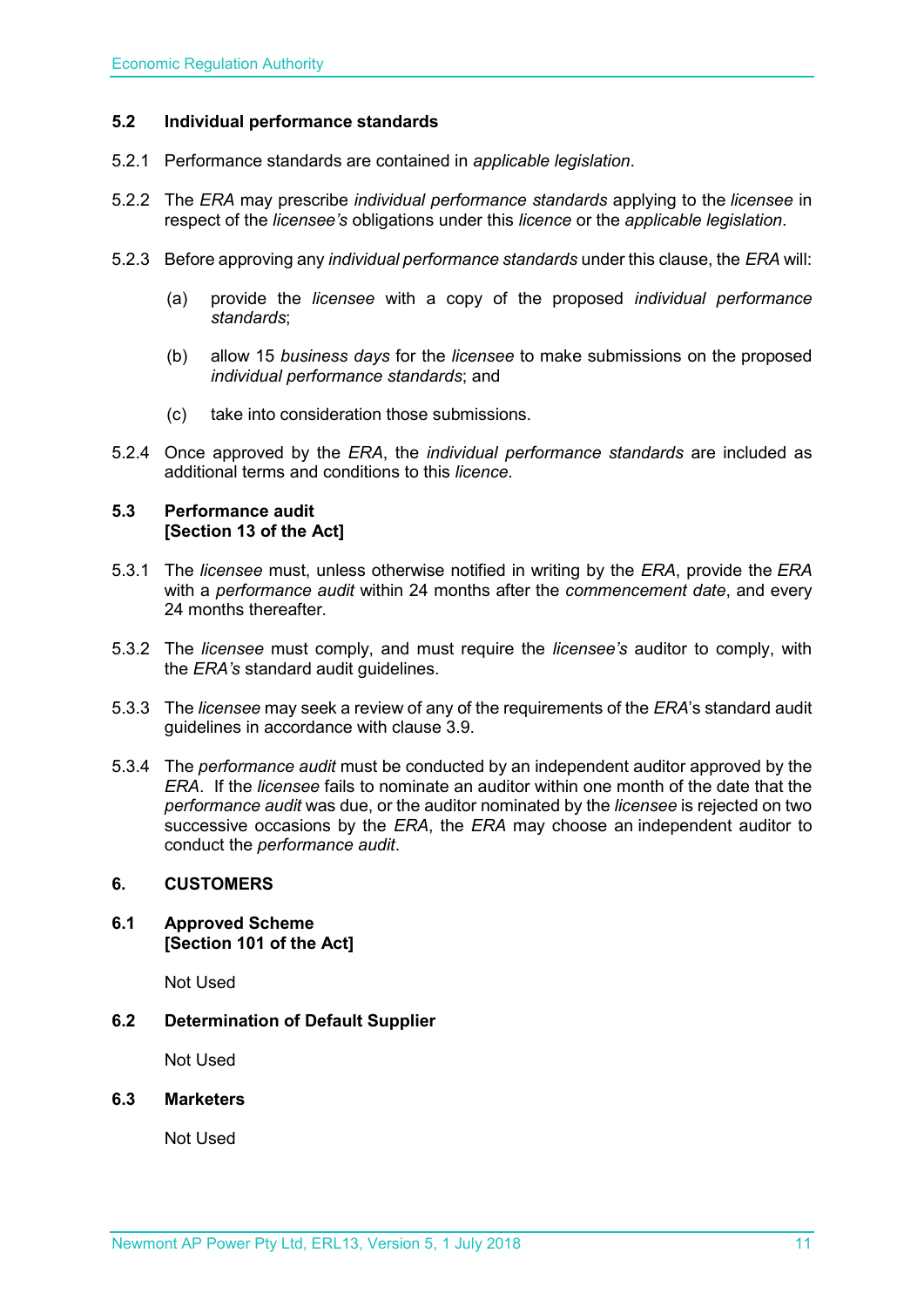#### <span id="page-11-0"></span>**6.4 Customer Contracts [Section 54 of the Act]**

Not Used

#### <span id="page-11-1"></span>**6.5 Amending the Standard Form Contract [Section 52 of the Act]**

Not Used

#### <span id="page-11-2"></span>**6.6 Directions by the ERA to amend Standard Form Contract [Section 53 of the Act]**

Not Used

#### <span id="page-11-3"></span>**6.7 Supplier of Last Resort [Section 76 of the Act]**

6.7.1 If the *licensee* is designated a *supplier of last resort* under the *Act,* the *licensee* must perform the functions of the *supplier of last resort.* 

#### <span id="page-11-4"></span>**6.8 Notification of Default Supply**

Not Used

#### <span id="page-11-5"></span>**6.9 Priority Restoration Register**

Not Used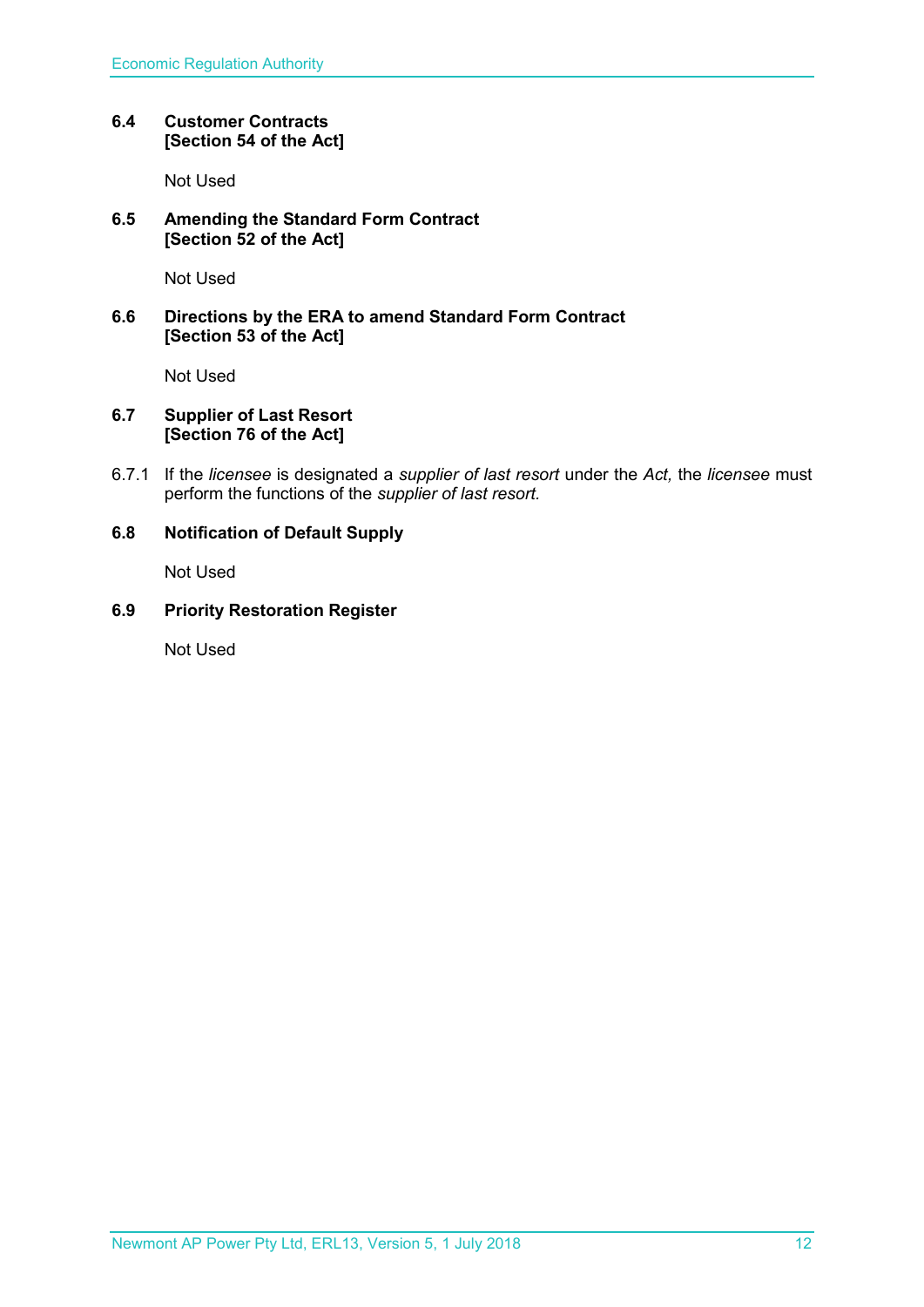### <span id="page-12-0"></span>**Schedule 1 – Additional Licence Clauses**

## **(Not Used)**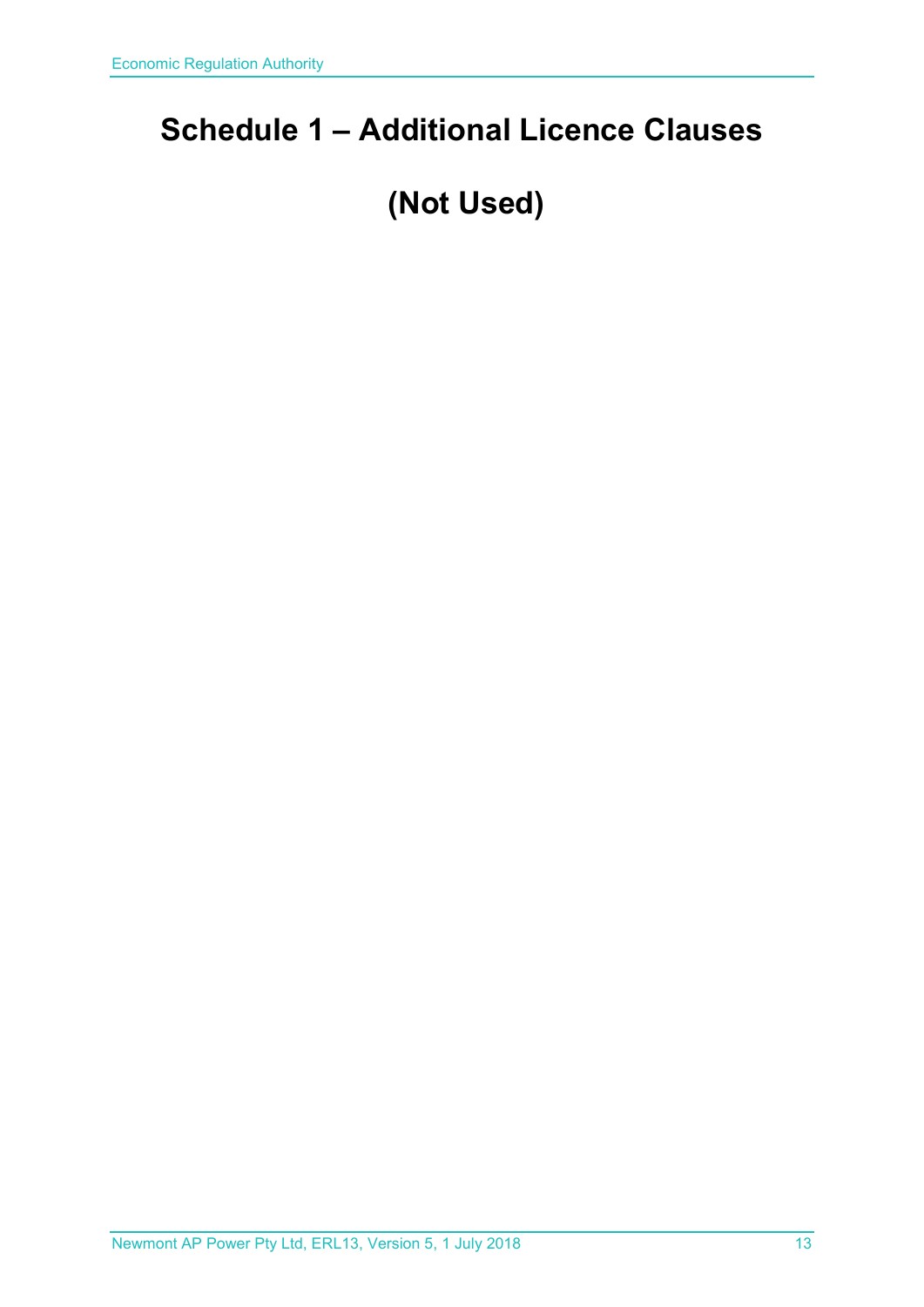## <span id="page-13-0"></span>**Schedule 2 – Licence Area Plans**